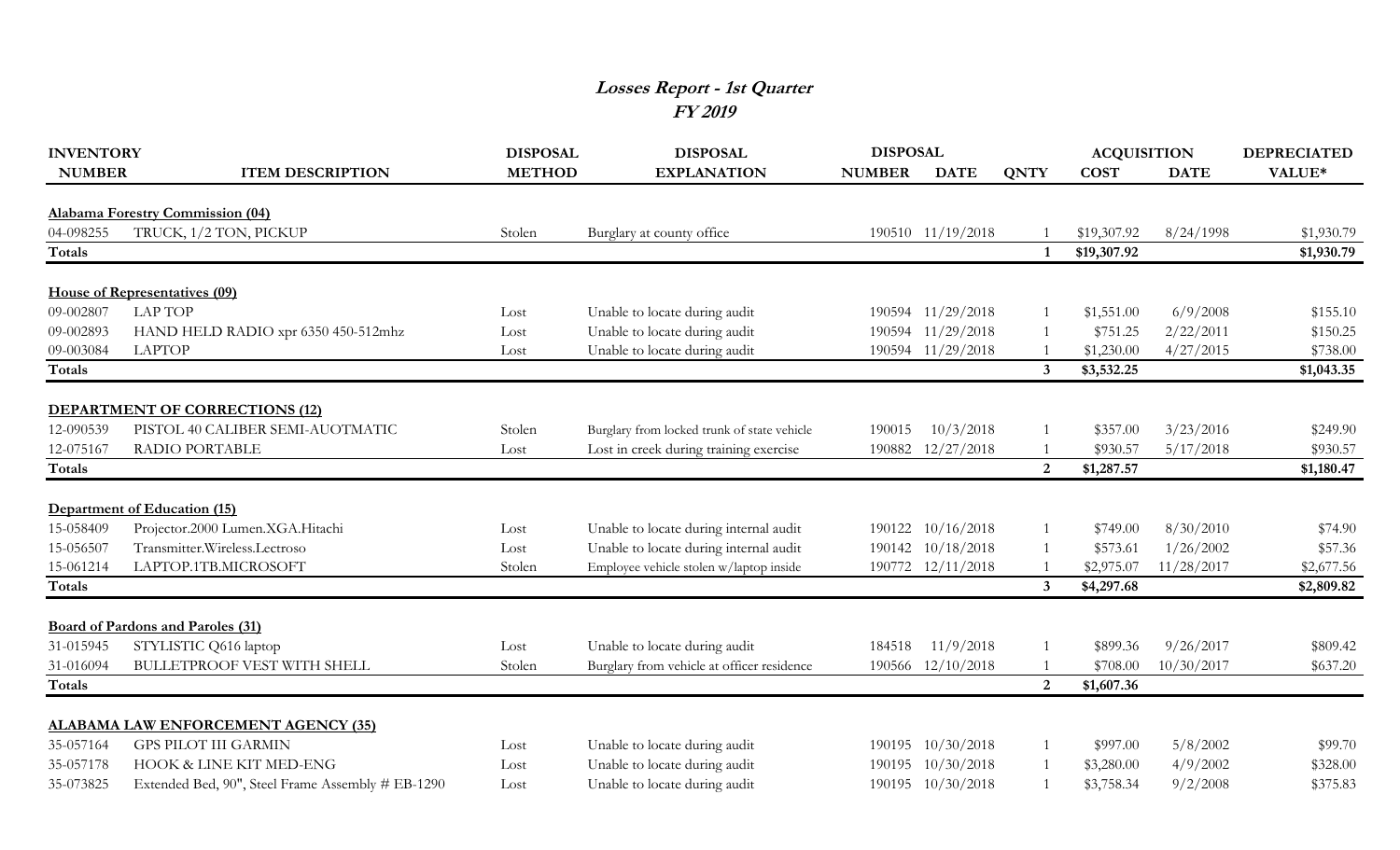| <b>INVENTORY</b> |                                               | <b>DISPOSAL</b> | <b>DISPOSAL</b>               | <b>DISPOSAL</b> |             |             | <b>ACQUISITION</b> |             | <b>DEPRECIATED</b> |
|------------------|-----------------------------------------------|-----------------|-------------------------------|-----------------|-------------|-------------|--------------------|-------------|--------------------|
| <b>NUMBER</b>    | <b>ITEM DESCRIPTION</b>                       | <b>METHOD</b>   | <b>EXPLANATION</b>            | <b>NUMBER</b>   | <b>DATE</b> | <b>QNTY</b> | <b>COST</b>        | <b>DATE</b> | VALUE*             |
| 35-078280        | Scanner, Barcode Motorola Pistol Grip MC3190G | Lost            | Unable to locate during audit | 190200          | 10/30/2018  |             | \$1,795.00         | 2/28/2012   | \$538.50           |
| 35-072522        | CELL PHONE W/CASE BOOSTER SO.LINC             | Lost            | Unable to locate during audit | 190201          | 10/30/2018  |             | \$797.95           | 12/7/2007   | \$79.80            |
| 35-090682        | BODY CAMERA W/DOCKING STATION                 | Lost            | Unable to locate during audit | 190203          | 10/30/2018  |             | \$927.00           | 3/13/2017   | \$741.60           |
| 35-049502        | REPEATER VEH MOBILE 800MHZ                    | Lost            | Unable to locate during audit | 190204          | 10/30/2018  |             | \$2,320.00         | 10/5/1989   | \$232.00           |
| 35-050893        | RADIO MOBILE GE ORION                         | Lost            | Unable to locate during audit | 190204          | 10/30/2018  |             | \$2,666.90         | 9/4/2001    | \$266.69           |
| 35-062073        | RADIO PORTABLE 800 MHZ M/A-COM                | Lost            | Unable to locate during audit | 190204          | 10/30/2018  |             | \$1,494.80         | 11/21/2005  | \$149.48           |
| 35-074324        | Bar Light, Blue Light, Inner Edge, 10 Blue    | Lost            | Unable to locate during audit | 190204          | 10/30/2018  |             | \$942.40           | 5/7/2009    | \$94.24            |
| 35-074328        | Bar Light, Blue Light, Inner Edge, 10 Blue    | Lost            | Unable to locate during audit | 190204          | 10/30/2018  |             | \$942.40           | 5/7/2009    | \$94.24            |
| 35-092598        | VEST BULLETPROOF                              | Lost            | Unable to locate during audit | 190256          | 11/9/2018   |             | \$699.00           | 5/31/2017   | \$559.20           |
| 35-089163        | HELMET BALLISTIC W ARC RAIL SETUP             | Lost            | Unable to locate during audit | 190261          | 11/9/2018   |             | \$659.00           | 9/2/2015    | \$395.40           |
| 35-079839        | DOCKING STATION, HAVIS DELL DS-DELL-231       | Lost            | Unable to locate during audit | 190262          | 11/9/2018   |             | \$557.30           | 2/5/2014    | \$278.65           |
| 35-081201        | CPU, DELL OPTIPLEX 7010 DESKTOP               | Lost            | Unable to locate during audit | 190263          | 11/9/2018   |             | \$678.84           | 5/5/2014    | \$339.42           |
| 35-084400        | RADIO HARRIS TWO-WAY                          | Lost            | Unable to locate during audit | 190267          | 11/9/2018   |             | \$4,447.29         | 11/12/2013  | \$2,223.65         |
| 35-050030        | <b>RADAR STALKER</b>                          | Lost            | Unable to locate during audit | 190310          | 11/9/2018   |             | \$3,195.00         | 7/17/2000   | \$319.50           |
| 35-059908        | <b>CAMCORDER DVD Sony</b>                     | Lost            | Unable to locate during audit | 190310          | 11/9/2018   |             | \$779.00           | 7/21/2004   | \$77.90            |
| 35-071295        | RADAR STALKER 2X                              | Lost            | Unable to locate during audit | 190310          | 11/9/2018   |             | \$2,670.33         | 4/16/2007   | \$267.03           |
| 35-071165        | PORT REPLICATOR/DOCK KODIAK                   | Lost            | Unable to locate during audit | 190310          | 11/9/2018   |             | \$594.00           | 5/2/2007    | \$59.40            |
| 35-074982        | RADAR, STALKER, 2X                            | Lost            | Unable to locate during audit | 190310          | 11/9/2018   |             | \$2,635.00         | 3/17/2010   | \$263.50           |
| 35-077671        | SHREDDER, PAPER DAHLE 20614EC                 | Lost            | Unable to locate during audit | 190310          | 11/9/2018   |             | \$1,162.00         | 6/27/2011   | \$232.40           |
| 35-078465        | RADIO, PORTABLE P7170 MACOM                   | Lost            | Unable to locate during audit | 190310          | 11/9/2018   |             | \$3,624.00         | 3/26/2012   | \$1,087.20         |
| 35-080354        | DOCKING STATION                               | Lost            | Unable to locate during audit | 190310          | 11/9/2018   |             | \$557.30           | 4/9/2014    | \$278.65           |
| 35-081556        | CPU IPAD 64GB                                 | Lost            | Unable to locate during audit | 190310          | 11/9/2018   |             | \$787.55           | 5/9/2014    | \$393.78           |
| 35-082169        | SHOTGUN, BERETTA 1301                         | Lost            | Unable to locate during audit | 190310          | 11/9/2018   |             | \$719.00           | 11/10/2014  | \$431.40           |
| 35-082803        | CPU DELL LATITUDE 7440                        | Lost            | Unable to locate during audit | 190310          | 11/9/2018   |             | \$1,351.29         | 1/6/2015    | \$810.77           |
| 35-087536        | LIGHT KIT & CONSOLE HIDE-A-WAY                | Lost            | Unable to locate during audit | 190310          | 11/9/2018   |             | \$1,250.00         | 12/20/2001  | \$125.00           |
| 35-087071        | RADIO ARMADILLO R765 2 WAY                    | Lost            | Unable to locate during audit | 190310          | 11/9/2018   |             | \$850.00           | 5/2/2011    | \$170.00           |
| 35-087056        | CPU DELL OPTIPLEX 780                         | Lost            | Unable to locate during audit | 190310          | 11/9/2018   |             | \$875.00           | 8/10/2010   | \$87.50            |
| 35-086425        | PROJECTOR DELL 1800 MP2 MULTIMEDIA            | Lost            | Unable to locate during audit | 190310          | 11/9/2018   |             | \$717.00           | 4/14/2008   | \$71.70            |
| 35-086935        | CPU DELL LATITUDE E7240                       | Lost            | Unable to locate during audit | 190310          | 11/9/2018   |             | \$2,267.82         | 6/30/2014   | \$1,133.91         |
| 35-084136        | RADIO MOTOROLA APX7500 HP DUAL BAND           | Lost            | Unable to locate during audit | 190310          | 11/9/2018   |             | \$6,949.91         | 10/1/2014   | \$4,169.95         |
| 35-083671        | CPU LAPTOP FUJITSU Q702                       | Lost            | Unable to locate during audit | 190310          | 11/9/2018   |             | \$1,750.45         | 6/28/2013   | \$700.18           |
| 35-084019        | CPU DELL LAPTOP LATITUDE E6510                | Lost            | Unable to locate during audit | 190310          | 11/9/2018   |             | \$1,353.00         | 12/14/2010  | \$270.60           |
| 35-084021        | CPU LAPTOP FUJITSU Q702                       | Lost            | Unable to locate during audit | 190310          | 11/9/2018   |             | \$1,750.45         | 6/28/2013   | \$700.18           |
| 35-084020        | CPU iPAD MINI APPLE                           | Lost            | Unable to locate during audit | 190310          | 11/9/2018   |             | \$423.57           | 8/5/2013    | \$169.43           |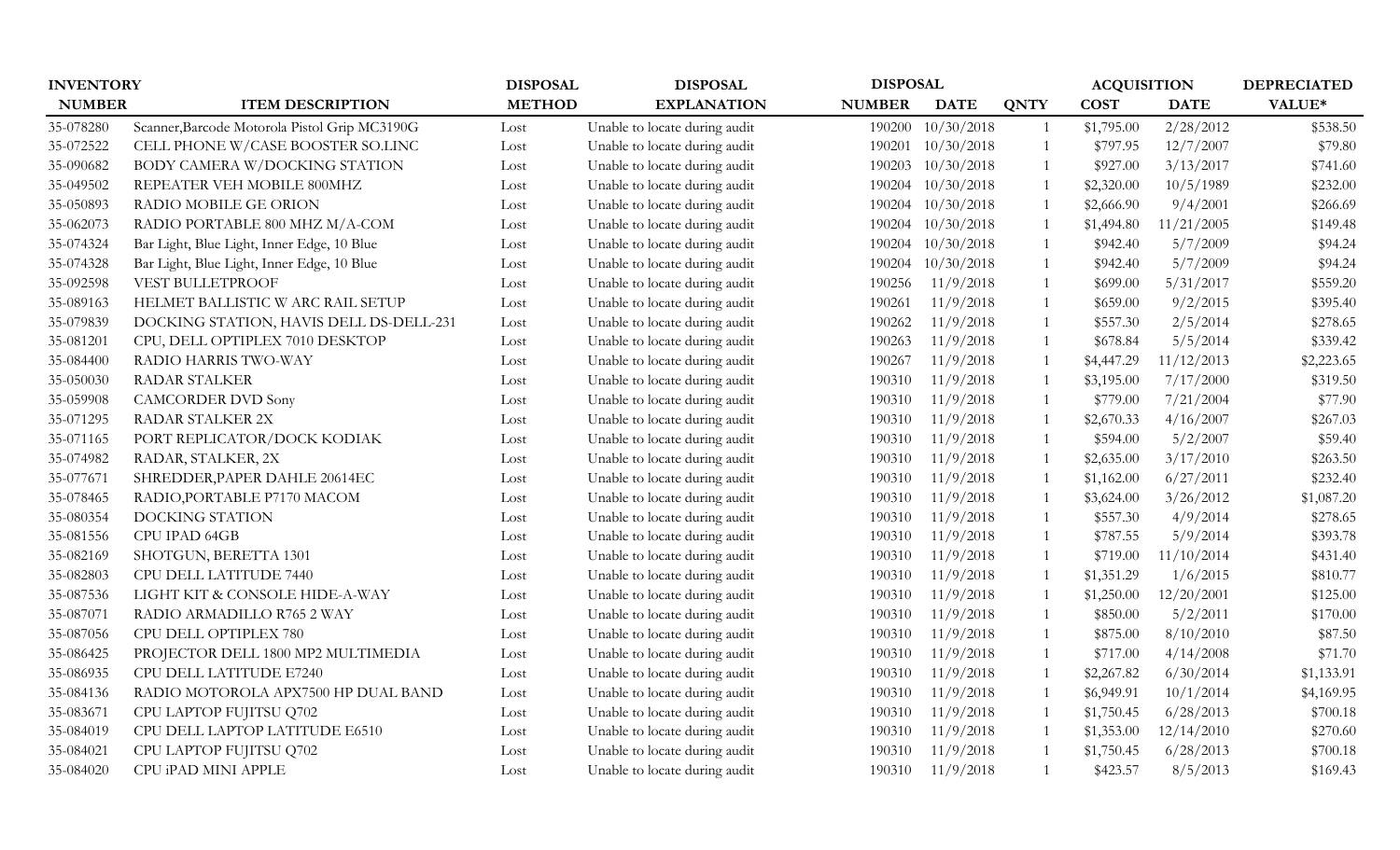| <b>INVENTORY</b> |                                                     | <b>DISPOSAL</b><br><b>DISPOSAL</b> |                                            | <b>DISPOSAL</b> |                   |             | <b>ACQUISITION</b> |             | <b>DEPRECIATED</b> |
|------------------|-----------------------------------------------------|------------------------------------|--------------------------------------------|-----------------|-------------------|-------------|--------------------|-------------|--------------------|
| <b>NUMBER</b>    | <b>ITEM DESCRIPTION</b>                             | <b>METHOD</b>                      | <b>EXPLANATION</b>                         | <b>NUMBER</b>   | <b>DATE</b>       | <b>QNTY</b> | <b>COST</b>        | <b>DATE</b> | VALUE*             |
| 35-090953        | BODY CAMERA W/DOCKING STATION                       | Destroyed                          | Fell off vest during stop/traffic ran over | 190311          | 11/9/2018         |             | \$927.00           | 3/13/2017   | \$741.60           |
| 35-087844        | HARD DRIVE TOSHIBA CANVIO 1TB                       | Stolen                             | Theft of property - unlocked state vehicle | 190313          | 11/9/2018         |             | \$52.25            | 8/17/2015   | \$31.35            |
| 35-088969        | CPU LATITUDE RUGGED 5404 CTO                        | Stolen                             | Theft of property - unlocked state vehicle | 190313          | 11/9/2018         |             | \$2,003.95         | 8/17/2015   | \$1,202.37         |
| 35-090267        | <b>TASER</b>                                        | Stolen                             | Theft of property - unlocked state vehicle | 190313          | 11/9/2018         |             | \$1,228.51         | 4/3/2017    | \$982.81           |
| 35-087123        | LIGHTS WARNING WHELEN NO 63 RED FLASH               | Lost                               | Unable to locate after consolidation       | 190314          | 11/9/2018         |             | \$2,722.75         | 3/5/2012    | \$816.83           |
| 35-074462        | RECORDER, DVR 60GB, SAUL MIEROFF ELEC               | Lost                               | Unable to locate during audit              | 190376          | 11/14/2018        |             | \$565.00           | 7/15/2009   | \$56.50            |
| 35-074890        | Sonar/GPS Chart Plotter, Lowrance LCX-112C / SEIZED | Lost                               | Unable to locate during audit              | 190376          | 11/14/2018        |             | \$2,300.00         | 2/23/2010   | \$230.00           |
| 35-087739        | <b>BALLISTICS VEST / CONCEALABLE CARRIER</b>        | Lost                               | Unable to locate during audit              | 190377          | 11/14/2018        |             | \$679.00           | 10/24/2016  | \$543.20           |
| 35-085097        | NIGHT VISION DEVICE                                 | Lost                               | Unable to locate during audit              |                 | 190378 11/14/2018 |             | \$1,006.59         | 9/19/2008   | \$100.66           |
| 35-071173        | PORT REPLICATOR/DOCK KODIAK                         | Lost                               | Unable to locate during audit              |                 | 190379 11/14/2018 |             | \$594.00           | 5/2/2007    | \$59.40            |
| 35-069357        | PISTOL, GLOCK 23 S/A .40 CALIBER GENERATION 4       | Stolen                             | Theft from officer residence               |                 | 190380 11/14/2018 |             | \$409.00           | 8/7/2013    | \$163.60           |
| 35-083841        | VEST BALLISTIC PACA ALL IN ONE EXP 2016             | Stolen                             | Theft from officer residence               |                 | 190380 11/14/2018 |             | \$519.89           | 9/30/2011   | \$103.98           |
| 35-088965        | CPU DELL LATITUDE RUGGED 5404 CTO                   | Stolen                             | Theft from officer residence               |                 | 190380 11/14/2018 |             | \$2,003.95         | 8/17/2015   | \$1,202.37         |
| 35-091741        | BODY CAMERA W/DOCKING CHARGE STATION, MODestroyed   |                                    | Camera left on couch & dog chewed it up    |                 | 190389 11/14/2018 |             | \$927.00           | 3/13/2017   | \$741.60           |
| 35-067321        | <b>TASER X26</b>                                    | Lost                               | Unable to locate during audit              |                 | 190419 11/16/2018 |             | \$759.95           | 1/8/2007    | \$76.00            |
| 35-088479        | CAMERA BODY CAM KIT HD                              | Lost                               | Unable to locate during audit              |                 | 190419 11/16/2018 |             | \$428.95           | 3/31/2015   | \$257.37           |
| 35-089476        | TABLET MICROSOFT SURFACE PRO 4 64GB                 | Lost                               | Unable to locate during audit              | 190421          | 11/16/2018        |             | \$2,045.07         | 4/4/2016    | \$1,431.55         |
| 35-033704        | LIGHT BAR STROBE WHELEN                             | Lost                               | Unable to locate during audit              | 190422          | 11/16/2018        |             | \$927.00           | 8/15/1989   | \$92.70            |
| 35-092117        | BODY CAMERA W/DOCKING CHARGE STATION, MOLost        |                                    | Unable to locate during audit              |                 | 190422 11/16/2018 |             | \$927.00           | 3/13/2017   | \$741.60           |
| 35-074562        | RADIO, M/A COM, PORTABLE P7170                      | Lost                               | Unable to locate during audit              |                 | 190424 11/16/2018 |             | \$3,156.10         | 8/18/2009   | \$315.61           |
| 35-049383        | REPEATER VEH MOBILE 800MHZ                          | Lost                               | Unable to locate during audit              |                 | 190425 11/16/2018 |             | \$2,320.00         | 9/14/1999   | \$232.00           |
| 35-083827        | CPU LAPTOP LATITUDE                                 | Lost                               | Unable to locate during audit              |                 | 190426 11/16/2018 |             | \$1,353.00         | 12/14/2010  | \$270.60           |
| 35-088228        | CAMERA BODY CAM KIT HD                              | Lost                               | Turned in - quit working/unable to locate  |                 | 190429 11/16/2018 |             | \$428.95           | 3/30/2015   | \$257.37           |
| 35-062111        | RADIO PORTABLE 800 MHZ M/A-COM                      | Lost                               | Unable to locate during audit              |                 | 190430 11/16/2018 |             | \$1,494.80         | 11/21/2005  | \$149.48           |
| 35-049019        | RADIO BASE GE ECIRSSON                              | Lost                               | Unable to locate during audit              |                 | 190432 11/16/2018 |             | \$6,631.00         | 10/5/1998   | \$663.10           |
| 35-049114        | REPEATER VEH MOBILE 800MHZ                          | Lost                               | Unable to locate during audit              |                 | 190432 11/16/2018 |             | \$2,320.00         | 10/5/1989   | \$232.00           |
| 35-049167        | REPEATER VEH MOBILE 800MHZ                          | Lost                               | Unable to locate during audit              |                 | 190432 11/16/2018 |             | \$2,320.00         | 9/14/1999   | \$232.00           |
| 35-049269        | REPEATER VEH MOBILE 800MHZ                          | Lost                               | Unable to locate during audit              |                 | 190432 11/16/2018 |             | \$2,320.00         | 9/14/1999   | \$232.00           |
| 35-049400        | REPEATER VEH MOBILE 800MHZ                          | Lost                               | Unable to locate during audit              |                 | 190432 11/16/2018 |             | \$2,320.00         | 9/14/1999   | \$232.00           |
| 35-049494        | REPEATER VEH MOBILE 800MHZ                          | Lost                               | Unable to locate during audit              |                 | 190432 11/16/2018 |             | \$2,320.00         | 10/15/1989  | \$232.00           |
| 35-050292        | RADIO MOBILE GE ORION                               | Lost                               | Unable to locate during audit              |                 | 190432 11/16/2018 |             | \$2,578.50         | 10/23/2000  | \$257.85           |
| 35-057096        | RADIO BASE STATION GE                               | Lost                               | Unable to locate during audit              |                 | 190432 11/16/2018 |             | \$1,500.00         | 3/5/2002    | \$150.00           |
| 35-061360        | RADIO MOBILE M/A-COM MAHG-SHHXX                     | Lost                               | Unable to locate during audit              |                 | 190432 11/16/2018 |             | \$1,454.40         | 9/27/2005   | \$145.44           |
| 35-061444        | RADIO MOBILE M/A-COM MAHG-SHHXX                     | Lost                               | Unable to locate during audit              |                 | 190432 11/16/2018 |             | \$1,454.40         | 9/27/2005   | \$145.44           |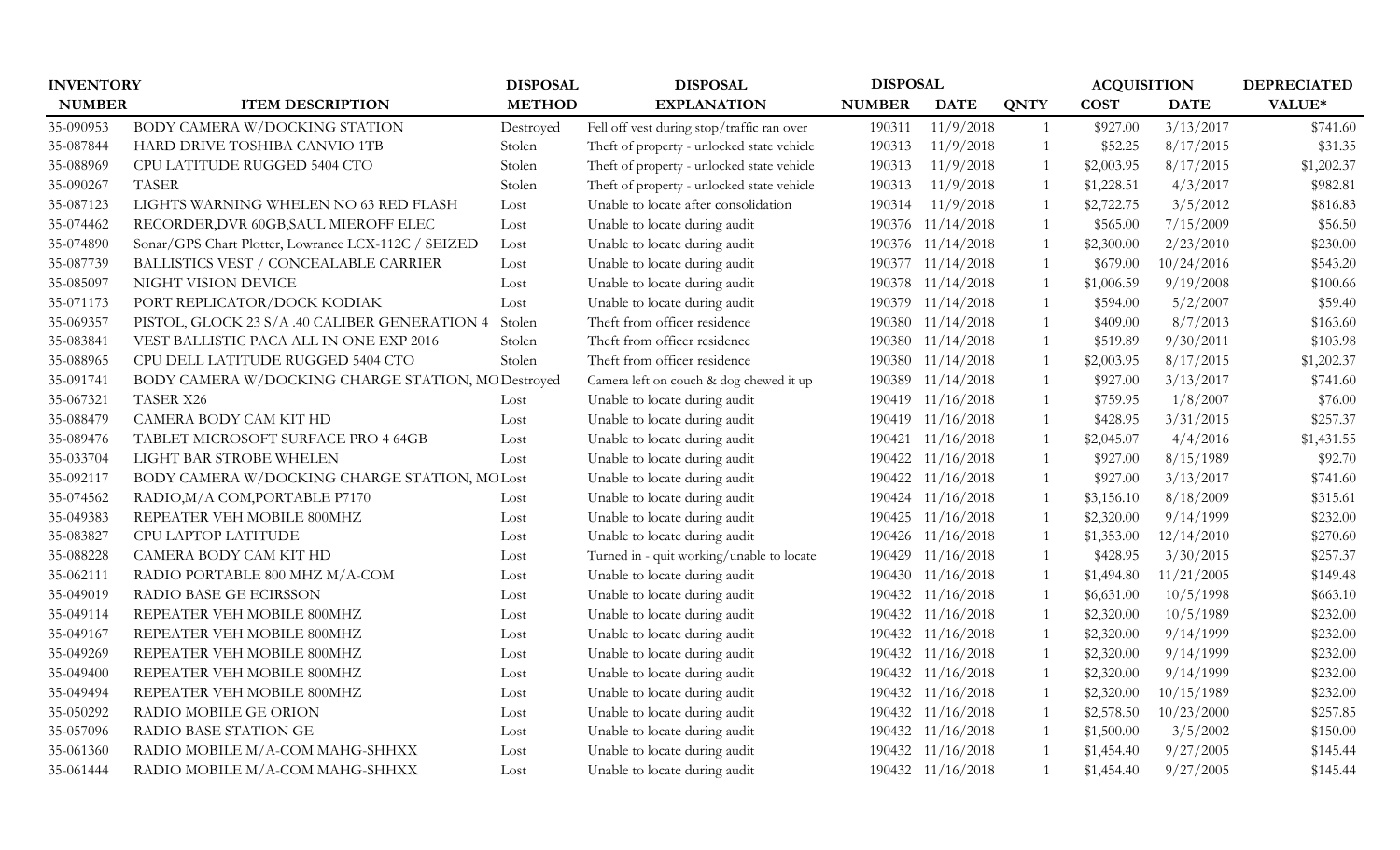| <b>INVENTORY</b> |                                              | <b>DISPOSAL</b><br><b>DISPOSAL</b> |                               | <b>DISPOSAL</b> |                   | <b>ACQUISITION</b> | <b>DEPRECIATED</b> |             |            |
|------------------|----------------------------------------------|------------------------------------|-------------------------------|-----------------|-------------------|--------------------|--------------------|-------------|------------|
| <b>NUMBER</b>    | <b>ITEM DESCRIPTION</b>                      | <b>METHOD</b>                      | <b>EXPLANATION</b>            | <b>NUMBER</b>   | <b>DATE</b>       | <b>QNTY</b>        | <b>COST</b>        | <b>DATE</b> | VALUE*     |
| 35-062355        | RADIO PORTABLE 800 MHZ M/A-COM               | Lost                               | Unable to locate during audit |                 | 190432 11/16/2018 | $\overline{1}$     | \$3,013.65         | 11/28/2005  | \$301.37   |
| 35-062666        | REPEATER 800 MHZ PY-SVR-2008WA               | Lost                               | Unable to locate during audit |                 | 190432 11/16/2018 |                    | \$1,663.80         | 11/30/2005  | \$166.38   |
| 35-063445        | CONSOLE RADIO VEGA C-1616                    | Lost                               | Unable to locate during audit |                 | 190432 11/16/2018 |                    | \$3,106.24         | 3/21/2006   | \$310.62   |
| 35-071654        | RADIO MOBILE MA/COMM M7100-IP                | Lost                               | Unable to locate during audit |                 | 190432 11/16/2018 |                    | \$3,505.20         | 5/21/2007   | \$350.52   |
| 35-071663        | RADIO MOBILE MA/COMM M7100-IP                | Lost                               | Unable to locate during audit |                 | 190432 11/16/2018 |                    | \$3,505.20         | 5/22/2007   | \$350.52   |
| 35-072154        | RADIO MOBILE 800 MHZ M/A-COMM                | Lost                               | Unable to locate during audit |                 | 190432 11/16/2018 |                    | \$2,671.40         | 9/14/2007   | \$267.14   |
| 35-073533        | Radio, Desktop, Base, w/Tone Remote, M/A Com | Lost                               | Unable to locate during audit |                 | 190432 11/16/2018 |                    | \$1,298.70         | 4/11/2006   | \$129.87   |
| 35-073724        | Radio, Mobile, M/A-COM M7100-IP, MAHG-SHHXX  | Lost                               | Unable to locate during audit |                 | 190432 11/16/2018 |                    | \$3,505.71         | 8/28/2008   | \$350.57   |
| 35-074583        | RADIO, M/A COM, PORTABLE P7170               | Lost                               | Unable to locate during audit |                 | 190432 11/16/2018 |                    | \$3,156.10         | 8/18/2009   | \$315.61   |
| 35-074658        | RADIO, MA-COM MOBILE M7100-IP 136-174 MHZ    | Lost                               | Unable to locate during audit |                 | 190432 11/16/2018 |                    | \$3,659.47         | 9/18/2009   | \$365.95   |
| 35-075112        | RADIO, HAM BAND, YAESU FT897D                | Lost                               | Unable to locate during audit |                 | 190432 11/16/2018 |                    | \$1,503.76         | 7/1/2010    | \$150.38   |
| 35-077904        | RADIO, MOBILE M7100IP HARRIS                 | Lost                               | Unable to locate during audit |                 | 190432 11/16/2018 |                    | \$3,624.00         | 3/23/2012   | \$1,087.20 |
| 35-077911        | RADIO, MOBILE M7100IP HARRIS                 | Lost                               | Unable to locate during audit |                 | 190432 11/16/2018 |                    | \$3,624.00         | 3/23/2012   | \$1,087.20 |
| 35-077953        | RADIO, PORTABLE P7170 MACOM                  | Lost                               | Unable to locate during audit |                 | 190432 11/16/2018 |                    | \$3,624.00         | 3/26/2012   | \$1,087.20 |
| 35-078416        | RADIO, PORTABLE P7170 MACOM                  | Lost                               | Unable to locate during audit |                 | 190432 11/16/2018 |                    | \$3,624.00         | 3/26/2012   | \$1,087.20 |
| 35-078423        | RADIO, PORTABLE P7170 MACOM                  | Lost                               | Unable to locate during audit |                 | 190432 11/16/2018 |                    | \$3,624.00         | 3/26/2012   | \$1,087.20 |
| 35-078432        | RADIO, PORTABLE P7170 MACOM                  | Lost                               | Unable to locate during audit |                 | 190432 11/16/2018 |                    | \$3,624.00         | 3/26/2012   | \$1,087.20 |
| 35-078436        | RADIO, PORTABLE P7170 MACOM                  | Lost                               | Unable to locate during audit |                 | 190432 11/16/2018 |                    | \$3,624.00         | 3/26/2012   | \$1,087.20 |
| 35-078444        | RADIO, PORTABLE P7170 MACOM                  | Lost                               | Unable to locate during audit |                 | 190432 11/16/2018 |                    | \$3,624.00         | 3/26/2012   | \$1,087.20 |
| 35-078474        | RADIO, PORTABLE P7170 MACOM                  | Lost                               | Unable to locate during audit |                 | 190432 11/16/2018 |                    | \$3,624.00         | 3/26/2012   | \$1,087.20 |
| 35-078526        | RADIO, PORTABLE P7170 MACOM                  | Lost                               | Unable to locate during audit |                 | 190432 11/16/2018 |                    | \$3,624.00         | 3/26/2012   | \$1,087.20 |
| 35-078565        | RADIO, PORTABLE P7170 MACOM                  | Lost                               | Unable to locate during audit |                 | 190432 11/16/2018 |                    | \$3,624.00         | 3/26/2012   | \$1,087.20 |
| 35-078591        | RADIO, PORTABLE P7170 MACOM                  | Lost                               | Unable to locate during audit |                 | 190432 11/16/2018 |                    | \$3,624.00         | 3/26/2012   | \$1,087.20 |
| 35-078594        | RADIO, PORTABLE P7170 MACOM                  | Lost                               | Unable to locate during audit |                 | 190432 11/16/2018 |                    | \$3,624.00         | 3/26/2012   | \$1,087.20 |
| 35-078596        | RADIO, PORTABLE P7170 MACOM                  | Lost                               | Unable to locate during audit |                 | 190432 11/16/2018 |                    | \$3,624.00         | 3/26/2012   | \$1,087.20 |
| 35-078598        | RADIO, PORTABLE P7170 MACOM                  | Lost                               | Unable to locate during audit |                 | 190432 11/16/2018 |                    | \$3,624.00         | 3/26/2012   | \$1,087.20 |
| 35-079432        | MULTIPLEXER, INTRAPLEX ACS T1 MUX AC RJ48C   | Lost                               | Unable to locate during audit |                 | 190432 11/16/2018 |                    | \$3,476.50         | 4/23/2013   | \$1,390.60 |
| 35-079494        | CPU, HP ELITEBOOK 8570P LAPTOP               | Lost                               | Unable to locate during audit |                 | 190432 11/16/2018 |                    | \$1,465.85         | 5/30/2013   | \$586.34   |
| 35-080102        | DOCKING STATION, HAVIS DELL DS-DELL-231      | Lost                               | Unable to locate during audit |                 | 190432 11/16/2018 |                    | \$557.30           | 3/7/2014    | \$278.65   |
| 35-080269        | DOCKING STATION, HAVIS DELL DS-DELL-231      | Lost                               | Unable to locate during audit |                 | 190432 11/16/2018 |                    | \$557.30           | 4/9/2014    | \$278.65   |
| 35-088864        | DOCKING STATION HAVIS                        | Lost                               | Unable to locate during audit |                 | 190432 11/16/2018 |                    | \$557.30           | 6/16/2015   | \$334.38   |
| 35-088135        | CAMERA BODY CAM KIT HD                       | Lost                               | Unable to locate during audit |                 | 190434 11/16/2018 |                    | \$428.95           | 3/26/2015   | \$257.37   |
| 35-078634        | System, Cricket DVR Model Ce-CRK-16          | Lost                               | Unable to locate during audit |                 | 190436 11/16/2018 |                    | \$1,188.40         | 5/22/2012   | \$356.52   |
| 35-067327        | TASER X26                                    | Lost                               | Unable to locate during audit |                 | 190437 11/16/2018 |                    | \$759.95           | 1/8/2007    | \$76.00    |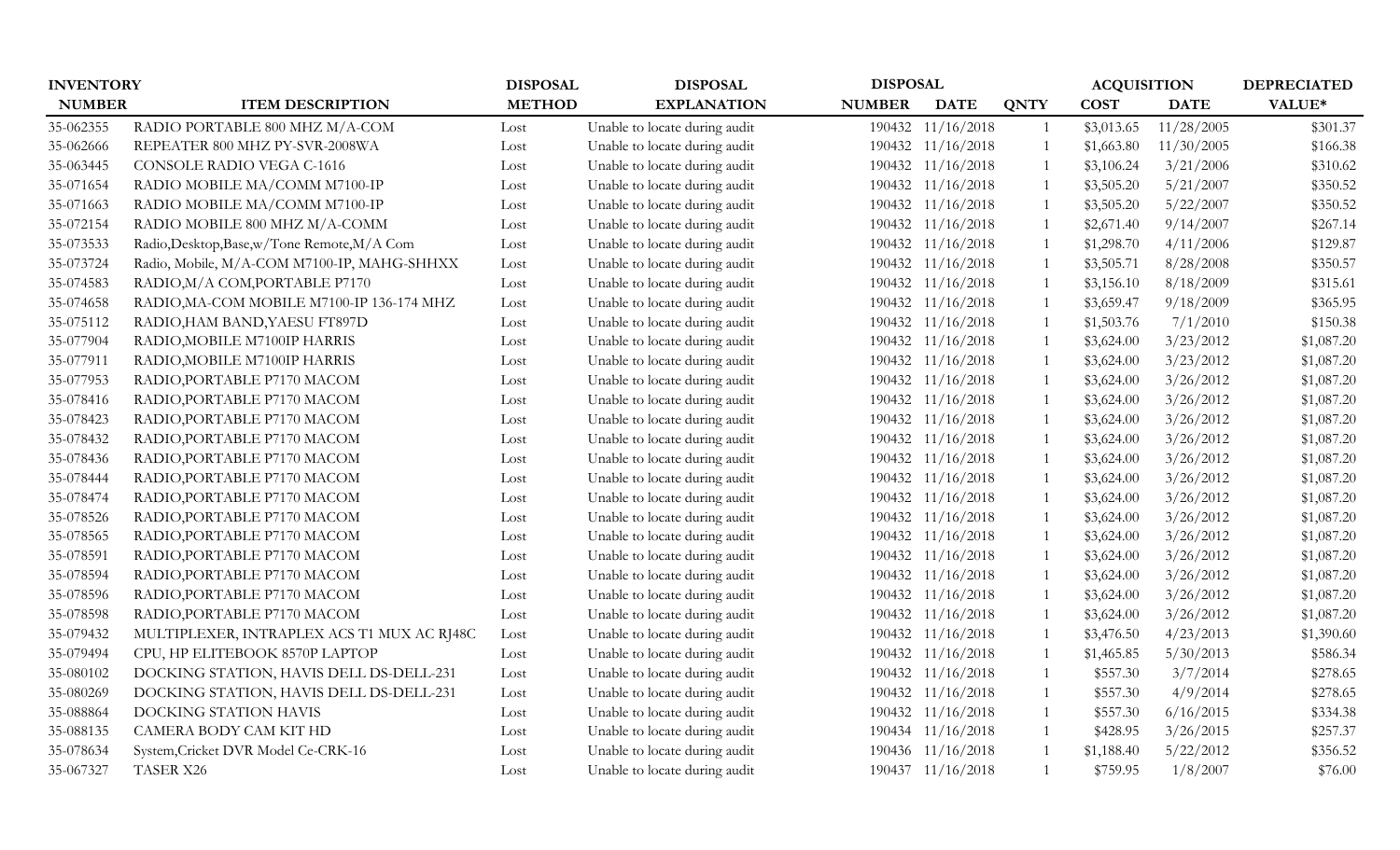| <b>INVENTORY</b> |                                                    | <b>DISPOSAL</b> | <b>DISPOSAL</b>                            | <b>DISPOSAL</b> |                   |                | <b>ACQUISITION</b> |             | <b>DEPRECIATED</b> |
|------------------|----------------------------------------------------|-----------------|--------------------------------------------|-----------------|-------------------|----------------|--------------------|-------------|--------------------|
| <b>NUMBER</b>    | <b>ITEM DESCRIPTION</b>                            | <b>METHOD</b>   | <b>EXPLANATION</b>                         | <b>NUMBER</b>   | <b>DATE</b>       | <b>QNTY</b>    | <b>COST</b>        | <b>DATE</b> | VALUE*             |
| 35-073736        | CRASH DATA RETRIEVAL SYSTEM                        | Lost            | Unable to locate during audit              | 190438          | 11/16/2018        | $\overline{1}$ | \$4,412.50         | 8/28/2008   | \$441.25           |
| 35-081472        | CPU, DELL TABLET VENUE 11 PRO                      | Lost            | Unable to locate during audit              |                 | 190439 11/16/2018 |                | \$464.28           | 4/7/2014    | \$232.14           |
| 35-073940        | CPU, Laptop, Panasonic, Toughbook CF-52            | Lost            | Unable to locate during audit              | 190440          | 11/16/2018        |                | \$1,578.00         | 9/19/2008   | \$157.80           |
| 35-087012        | PHONE SYSTEM PREMIER W/ 2 MICROPHONES              | Lost            | Unable to locate during audit              | 190441          | 11/16/2018        |                | \$856.93           | 8/11/2004   | \$85.69            |
| 35-087094        | VAULT TRUCK WEAPON                                 | Lost            | Unable to locate during audit              | 190441          | 11/16/2018        |                | \$1,675.00         | 9/19/2011   | \$335.00           |
| 35-087150        | SURVEILLANCE SYSTEM LOREX 4 CHANNELL 500 GB Lost   |                 | Unable to locate during audit              | 190441          | 11/16/2018        |                | \$682.85           | 6/26/2012   | \$204.86           |
| 35-087697        | BONDING DEVICE CELLULAR TERADEK                    | Lost            | Unable to locate during audit              | 190441          | 11/16/2018        |                | \$2,490.00         | 1/5/2015    | \$1,494.00         |
| 35-087693        | ENCODER COMPOSITE 10/100                           | Lost            | Unable to locate during audit              | 190441          | 11/16/2018        |                | \$1,090.00         | 1/5/2015    | \$654.00           |
| 35-079144        | Harddrive, Portable Western My Passport 500GB      | Lost            | Unable to locate during audit              | 190442          | 11/16/2018        |                | \$78.66            | 11/6/2012   | \$31.46            |
| 35-078000        | RADIO, PORTABLE P7170 MACOM                        | Lost            | Unable to locate during audit              | 190443          | 11/16/2018        |                | \$3,624.00         | 3/26/2012   | \$1,087.20         |
| 35-085330        | PISTOL, GLOCK 22                                   | Lost            | Unable to locate during audit              |                 | 190443 11/16/2018 |                | \$409.00           | 8/9/2010    | \$40.90            |
| 35-032550        | RADIO MOBILE GE DELTA                              | Lost            | Unable to locate during audit              |                 | 190444 11/16/2018 |                | \$1,510.00         | 10/15/1989  | \$151.00           |
| 35-047103        | RADIO MOBILE GE ORION                              | Lost            | Unable to locate during audit              |                 | 190444 11/16/2018 |                | \$1,800.00         | 7/28/1989   | \$180.00           |
| 35-061429        | RADIO MOBILE M/A-COM MAHG-SHHXX                    | Lost            | Unable to locate during audit              |                 | 190444 11/16/2018 |                | \$1,454.40         | 9/27/2005   | \$145.44           |
| 35-062557        | REPEATER 800 MHZ PY-SVR-2008WA                     | Lost            | Unable to locate during audit              |                 | 190444 11/16/2018 |                | \$1,663.80         | 11/30/2005  | \$166.38           |
| 35-070466        | PORT REPLICATOR / DOCK KODIAK                      | Lost            | Unable to locate during audit              | 190444          | 11/16/2018        |                | \$594.00           | 1/24/2007   | \$59.40            |
| 35-077103        | DOCKING STATION HAVIS CF19                         | Lost            | Unable to locate during audit              | 190444          | 11/16/2018        |                | \$983.15           | 5/11/2011   | \$196.63           |
| 35-078289        | SCANNER BARCODE ROTATING HEAD                      | Lost            | Unable to locate during audit              | 190444          | 11/16/2018        |                | \$1,795.00         | 2/28/2012   | \$538.50           |
| 35-078957        | RADAR, STALKER 2X                                  | Lost            | Unable to locate during audit              |                 | 190444 11/16/2018 |                | \$2,762.50         | 8/17/2012   | \$828.75           |
| 35-079006        | <b>RADAR</b>                                       | Lost            | Unable to locate during audit              |                 | 190444 11/16/2018 |                | \$2,762.50         | 8/20/2012   | \$828.75           |
| 35-079886        | DOCKING STATION, HAVIS DELL DS-DELL-231            | Lost            | Unable to locate during audit              |                 | 190444 11/16/2018 |                | \$557.30           | 2/5/2014    | \$278.65           |
| 35-080012        | DOCKING STATION, HAVIS DELL DS-DELL-231            | Lost            | Unable to locate during audit              |                 | 190444 11/16/2018 |                | \$557.30           | 3/6/2014    | \$278.65           |
| 35-080355        | DOCKING STATION, HAVIS DELL DS-DELL-231            | Lost            | Unable to locate during audit              |                 | 190444 11/16/2018 |                | \$557.30           | 4/9/2014    | \$278.65           |
| 35-069319        | PISTOL, GLOCK 23 S/A .40 CALIBER GENERATION 4 Lost |                 | Unable to locate during audit              |                 | 190475 11/16/2018 |                | \$409.00           | 8/7/2013    | \$163.60           |
| Totals           |                                                    |                 |                                            |                 |                   | 129            | \$246,931.15       |             | \$63,722.86        |
|                  |                                                    |                 |                                            |                 |                   |                |                    |             |                    |
|                  | <b>Retirement Systems of Alabama (42)</b>          |                 |                                            |                 |                   |                |                    |             |                    |
| 42-003593        | POWER SUPPLY-UNINTERRUPTABLE                       | Lost            | Obsolete/unable to locate during int audit | 190467          | 11/16/2018        |                | \$920.00           | 4/8/1998    | \$92.00            |
| 42-004660        | <b>MONITOR-17" FLAT</b>                            | Lost            | Obsolete/unable to locate during int audit | 190467          | 11/16/2018        |                | \$699.00           | 4/29/2002   | \$69.90            |
| 42-005167        | <b>MONITOR-19" FLAT</b>                            | Lost            | Obsolete/unable to locate during int audit | 190467          | 11/16/2018        |                | \$516.76           | 7/29/2004   | \$51.68            |
| 42-005309        | <b>MONITOR-19" FLAT</b>                            | Lost            | Obsolete/unable to locate during int audit | 190467          | 11/16/2018        |                | \$500.00           | 12/1/2004   | \$50.00            |
| 42-005534        | RADIO-2 WAY, 4W, 16 CH.                            | Lost            | Obsolete/unable to locate during int audit | 190467          | 11/16/2018        |                | \$625.00           | 1/19/2006   | \$62.50            |
| 42-006077        | <b>SCANNER</b>                                     | Lost            | Obsolete/unable to locate during int audit | 190467          | 11/16/2018        |                | \$1,944.36         | 10/3/2008   | \$194.44           |
| 42-006089        | <b>SCANNER</b>                                     | Lost            | Obsolete/unable to locate during int audit |                 | 190467 11/16/2018 |                | \$1,944.36         | 10/3/2008   | \$194.44           |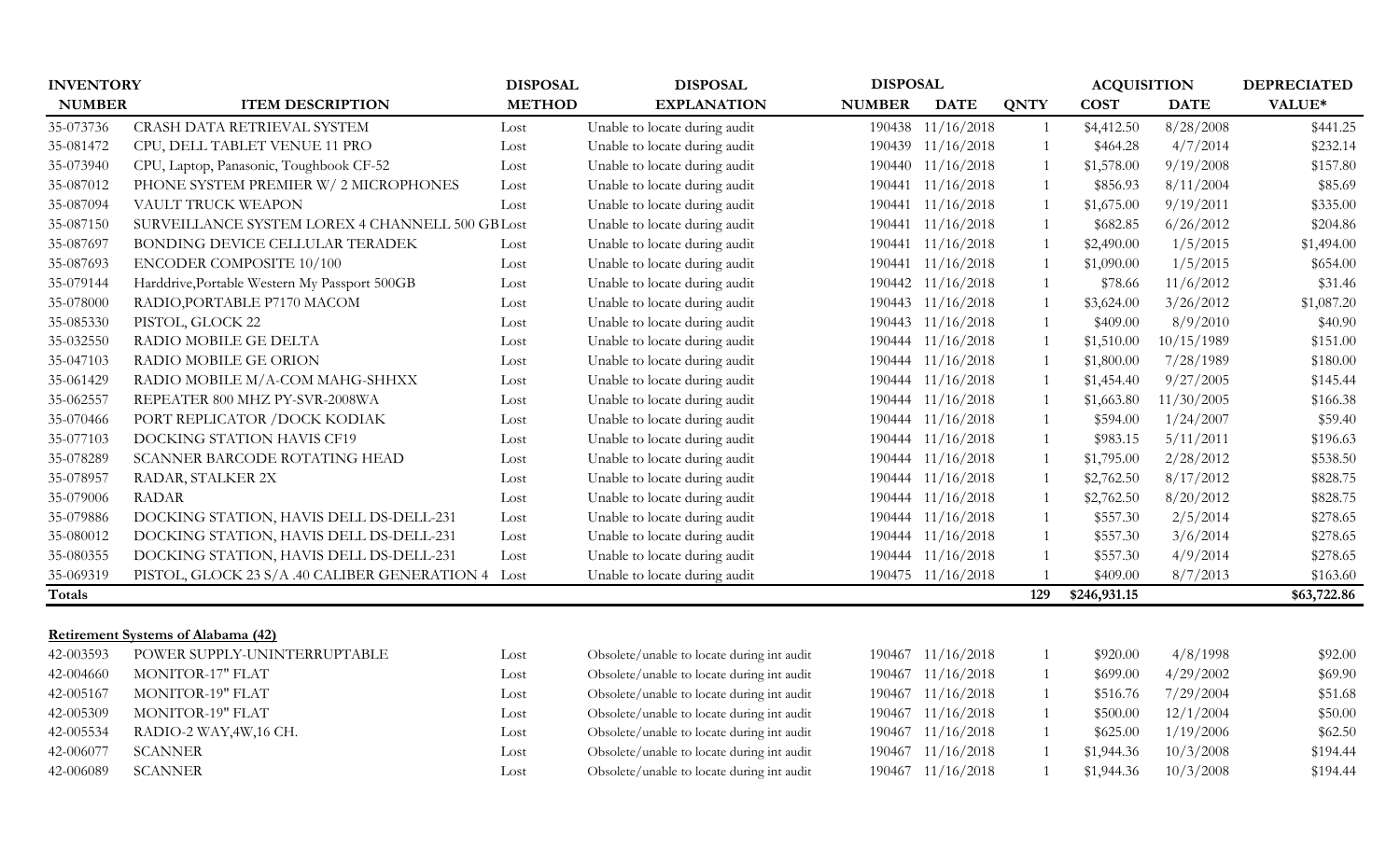| <b>INVENTORY</b> |                                          | <b>DISPOSAL</b> | <b>DISPOSAL</b>                            | <b>DISPOSAL</b> |                   |                | <b>ACQUISITION</b> |             | <b>DEPRECIATED</b> |
|------------------|------------------------------------------|-----------------|--------------------------------------------|-----------------|-------------------|----------------|--------------------|-------------|--------------------|
| <b>NUMBER</b>    | <b>ITEM DESCRIPTION</b>                  | <b>METHOD</b>   | <b>EXPLANATION</b>                         | <b>NUMBER</b>   | <b>DATE</b>       | <b>QNTY</b>    | <b>COST</b>        | <b>DATE</b> | VALUE*             |
| 42-006674        | SWITCH 8P CATALYST                       | Lost            | Obsolete/unable to locate during int audit |                 | 190467 11/16/2018 |                | \$823.05           | 10/16/2009  | \$82.31            |
| 42-007583        | <b>SWITCH</b>                            | Lost            | Obsolete/unable to locate during int audit |                 | 190467 11/16/2018 |                | \$1,350.34         | 2/27/2013   | \$540.14           |
| <b>Totals</b>    |                                          |                 |                                            |                 |                   | $\mathbf{Q}$   | \$9,322.87         |             | \$1,337.39         |
|                  | <b>ALABAMA STATE PORT AUTHORITY (47)</b> |                 |                                            |                 |                   |                |                    |             |                    |
| 47-009756        | TAMPER, INGERSOLL RAND M#341, SL         | Lost            | Unable to locate during audit              |                 | 190705 12/12/2018 |                | \$1,182.65         | 11/1/1991   | \$118.27           |
| 47-011849        | HAMMER, BOSCH M# 11232EVS 1 1/           | Lost            | Unable to locate during audit              |                 | 190705 12/12/2018 |                | \$520.00           | 6/1/1998    | \$52.00            |
| <b>Totals</b>    |                                          |                 |                                            |                 |                   | $\overline{2}$ | \$1,702.65         |             | \$170.27           |
|                  | Alabama Space & Rocket Center (92)       |                 |                                            |                 |                   |                |                    |             |                    |
| 92-009011        | MONITOR, 19" LCD                         | Lost            | Unable to locate during internal audit     | 190218          | 11/9/2018         |                | \$900.00           | 3/30/2004   | \$90.00            |
| 92-009195        | COMPUTER, LAPTOP                         | Lost            | Unable to locate during internal audit     | 190218          | 11/9/2018         |                | \$1,611.90         | 6/2/2005    | \$161.19           |
| 92-009452        | CAMERA, DIGITAL                          | Lost            | Unable to locate during internal audit     | 190218          | 11/9/2018         |                | \$1,699.95         | 10/13/2006  | \$170.00           |
| 92-009453        | TRANSMITTER, WIRELESS                    | Lost            | Unable to locate during internal audit     | 190218          | 11/9/2018         |                | \$599.95           | 10/13/2006  | \$60.00            |
| 92-010131        | <b>COMPUTER</b>                          | Lost            | Unable to locate during internal audit     | 190218          | 11/9/2018         |                | \$500.00           | 12/15/2009  | \$50.00            |
| 92-010678        | Monitor Computer all in one              | Lost            | Unable to locate during internal audit     | 190218          | 11/9/2018         |                | \$500.00           | 12/2/2013   | \$250.00           |
| 92-011197        | Computer                                 | Lost            | Unable to locate during internal audit     | 190218          | 11/9/2018         |                | \$500.00           | 7/20/2016   | \$350.00           |
| 92-011604        | Tablet, iPad                             | Lost            | Unable to locate during internal audit     | 190218          | 11/9/2018         |                | \$321.99           | 11/27/2017  | \$289.79           |
| Totals           |                                          |                 |                                            |                 |                   | 8              | \$6,633.79         |             | \$1,420.97         |
|                  | <b>School of Math and Science (BJ)</b>   |                 |                                            |                 |                   |                |                    |             |                    |
| BJ-001747        | 11/2" HAMMER DRILL                       | Lost            | Broken/disposed without documentation      |                 | 190862 12/27/2018 |                | \$685.00           | 1/14/1999   | \$68.50            |
| BJ-002075        | Smart Board 660 with floor stand         | Lost            | Broken/disposed without documentation      |                 | 190862 12/27/2018 |                | \$2,373.00         | 10/26/2006  | \$237.30           |
| <b>Totals</b>    |                                          |                 |                                            |                 |                   | $\overline{2}$ | \$3,058.00         |             | \$305.80           |
|                  | DEPT OF TRANSPORTATION-HIGHWAY DEPT (HD) |                 |                                            |                 |                   |                |                    |             |                    |
| HD-091803        | COMPUTER, LAPTOP                         | Stolen          | Theft of property from office              | AM19023         | 12/11/2018        |                | \$1,048.20         | 5/29/2013   | \$419.28           |
| HD-035986        | <b>RADAR UNIT</b>                        | Lost            | Unable to locate after auction             | AM19025         | 12/11/2018        |                | \$520.00           | 8/1/1978    | \$52.00            |
| HD-041993        | <b>SOFA</b>                              | Lost            | Unable to locate after auction             | AM19026         | 12/11/2018        |                | \$1,008.00         | 10/30/1987  | \$100.80           |
| HD-096777        | CPU, TABLET                              | Stolen          | Theft of property from work site           | AM19032         | 12/20/2018        |                | \$670.57           | 5/20/2016   | \$469.40           |
| Totals           |                                          |                 |                                            |                 |                   | 4              | \$3,246.77         |             | \$1,041.48         |